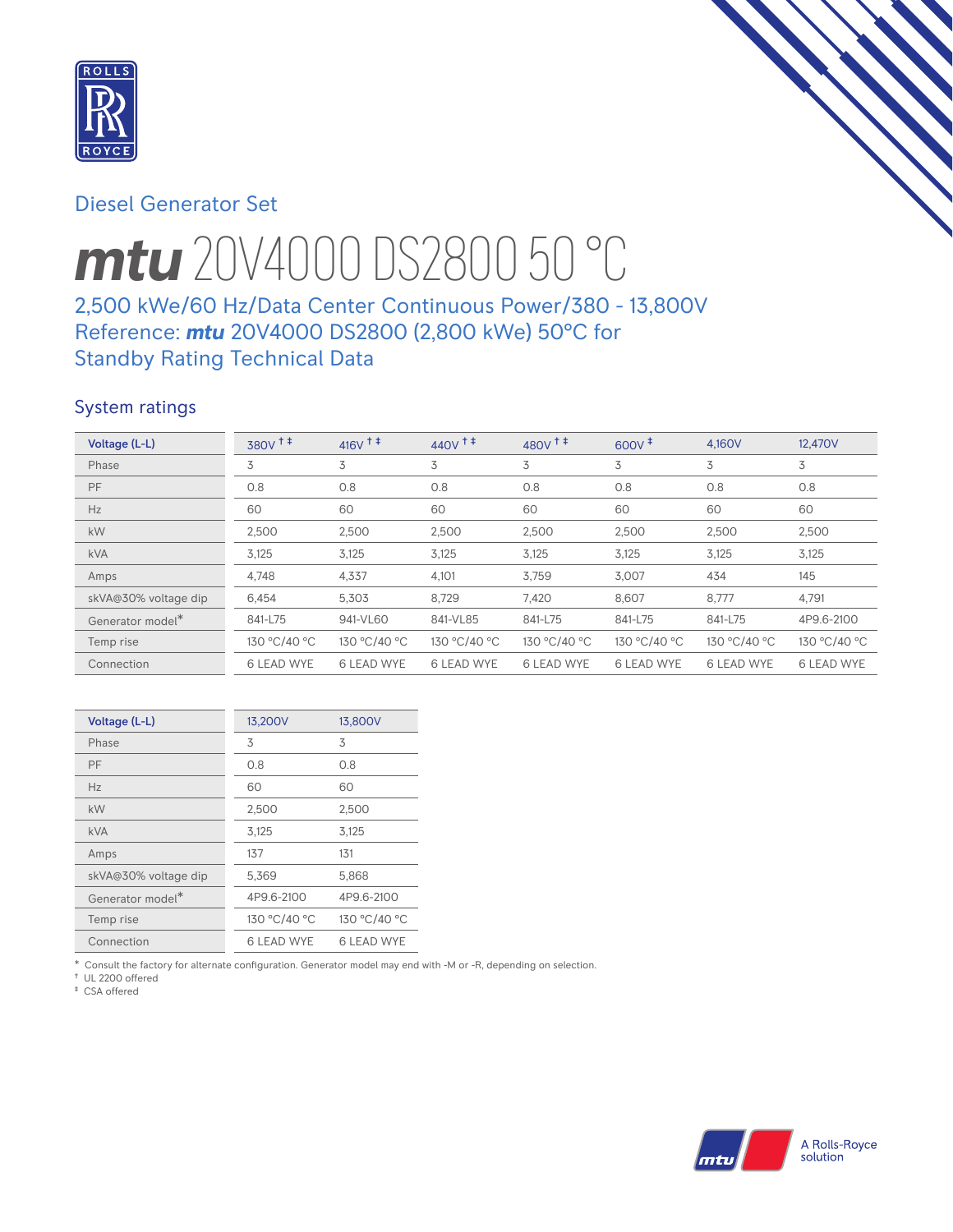# Certifications and standards

#### — Emissions

- EPA Tier 2 certified
- South Coast Air Quality Management District (SCAQMD)
- Generator set is designed and manufactured in facilities certified to standards ISO 9001:2008 and ISO 14001:2004
- Seismic certification optional
	- 2018 IBC certification
	- HCAI pre-approval
- UL 2200 optional (refer to *System ratings* for availability)
- CSA optional (refer to *System ratings* for availability)
	- CSA C22.2 No. 100
	- CSA C22.2 No. 14

# Standard features \*

- Single source supplier
- Global product support
- Two (2) Year/3,000 Hour Basic Limited Warranty
- 20V4000 diesel engine
	- 95.4 liter displacement
	- Common rail fuel injection
	- 4-cycle
- Complete range of accessories
- Cooling system
	- Integral set-mounted
	- Engine-driven fan

# Standard equipment \*

#### Engine

- Air cleaners
- Oil pump
- Oil drain extension and shut-off valve
- Centrifugal oil filtration
- Closed crankcase ventilation
- Jacket water pump
- Inter cooler water pump
- Thermostats
- Blower fan and fan drive
- Radiator unit mounted
- Electric starting motor 24V
- Governor electronic Isochronous
- Base structural steel
- SAE flywheel and bell housing
- Charging alternator 24V
- Battery box and cables
- Bulkhead fuel connectors
- Flexible exhaust connection
- EPA certified engine

## Generator

- NEMA MG1, IEEE, and ANSI standards compliance for temperature rise and motor starting
- Sustained short circuit current of up to 300% of the rated current for up to 10 seconds
- Self-ventilated and drip-proof
- Superior voltage waveform
- Performance Assurance Certification (PAC)
	- Generator set tested to ISO 8528-5 for transient response
	- Verified product design, quality, and performance integrity
	- All engine systems are prototype and factory tested
- Power rating
	- Data Center Continuous Power (DCCP) rating is optimized for data center applications
	- Uptime Institute compliant for Tier III and IV data centers
	- No runtime limitation
	- 100% load factor
	- 10% overload available
	- Accepts rated load in one step per NFPA 110
- Generator
	- Brushless, rotating field generator
	- 2/3 pitch windings
	- Permanent Magnet Generator (PMG) supply to regulator
	- 300% short circuit capability
- Digital control panel(s)
	- UL recognized, CSA certified, NFPA 110
	- Complete system metering
	- LCD display
- Digital, solid state, volts-per-hertz regulator
- Brushless alternator with brushless pilot exciter
- 4 pole, rotating field
- 2-bearing, sealed
- Flexible coupling
- Full amortisseur windings
- 125% rotor balancing
- 3-phase voltage sensing
- $\pm$  0.25% voltage regulation no load to full load
- 100% of rated load one step
- 5% maximum total harmonic distortion

#### Digital control panel(s)

- Digital metering
- Engine parameters
- Generator protection functions
- Engine protection
- CANBus ECU communications
- Windows®-based software
- Multilingual capability
- Communications to remote annunciator
- Programmable input and output contacts
- UL recognized, CSA certified, CE approved
- Event recording
- IP 54 front panel rating with integrated gasket
- NFPA 110 compatible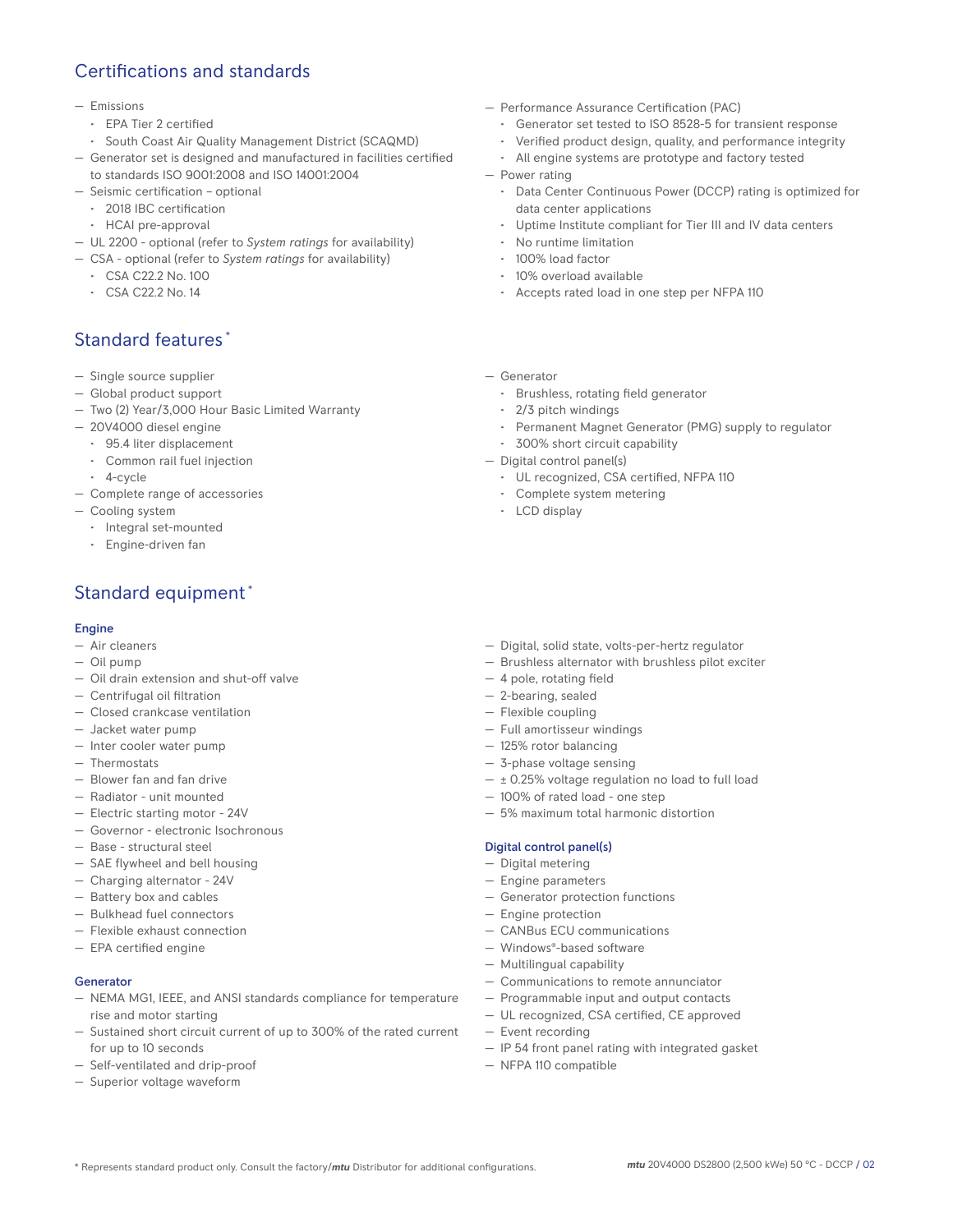# Application data

## Engine

| Manufacturer                         | mtu                           |
|--------------------------------------|-------------------------------|
| Model                                | 20V4000G24S                   |
| Type                                 | 4-cycle                       |
| Arrangement                          | $20-V$                        |
| Displacement: $L$ (in <sup>3</sup> ) | 95.4 (5,822)                  |
| Bore: cm (in)                        | 17 (6.69)                     |
| Stroke: cm (in)                      | 21(8.27)                      |
| Compression ratio                    | 16.4:1                        |
| Rated rpm                            | 1.800                         |
| Engine governor                      | electronic isochronous (ADEC) |
| Maximum power: kWm (bhp)             | 2.740 (3.674)                 |
| Steady state freqency band           | ± 0.25%                       |
| Air cleaner                          | dry                           |
|                                      |                               |

## Liquid capacity

| Total oil system: L (gal)             | 390 (103)  |
|---------------------------------------|------------|
| Engine jacket water capacity: L (gal) | 205 (54.2) |
| After cooler water capacity: L (gal)  | 50 (13.2)  |
| System coolant capacity: L (gal)      | 1.049(277) |
|                                       |            |

### Electrical

| Electric volts DC                                            | 24    |
|--------------------------------------------------------------|-------|
| Cold cranking amps under -17.8 $^{\circ}$ C (O $^{\circ}$ F) | 4.200 |
| Batteries: group size                                        | 8D    |
| Batteries: quantity                                          | 6     |

## Fuel system

| $-16$ JIC 37 $\degree$ female |
|-------------------------------|
| 1" NPT adapter provided       |
| $-16$ JIC 37 $\degree$ female |
| 1" NPT adapter provided       |
| 1(3)                          |
| diesel #2                     |
| 1.620 (428)                   |
|                               |

#### Fuel consumption

| At 100% of power rating: L/hr (gal/hr)<br>At 75% of power rating: L/hr (gal/hr)                       | 647 (171)<br>511 (135) |
|-------------------------------------------------------------------------------------------------------|------------------------|
| At 50% of power rating: L/hr (gal/hr)                                                                 | 367 (97)               |
| Cooling - radiator system                                                                             |                        |
| Ambient capacity of radiator: °C (°F)<br>Maximum restriction of cooling air: intake                   | 50 (122)               |
| and discharge side of radiator: kPa (in. H <sub>2</sub> O)                                            | 0.12(0.5)              |
| Water pump capacity: L/min (gpm)                                                                      | 1,567(414)             |
| After cooler pump capacity: L/min (gpm)                                                               | 567 (150)              |
| Heat rejection to coolant: kW (BTUM)                                                                  | 970 (55,162)           |
| Heat rejection to after cooler: kW (BTUM)                                                             | 670 (38,102)           |
| Heat radiated to ambient: kW (BTUM)                                                                   | 233 (13,244)           |
| Fan power: kW (hp)                                                                                    | 115(154.2)             |
| Air requirements                                                                                      |                        |
| Aspirating: *m <sup>3</sup> /min (SCFM)<br>Air flow required for radiator                             | 240 (8,476)            |
| cooled unit: *m <sup>3</sup> /min (SCFM)                                                              | 3,453 (121,926)        |
| Remote cooled applications; air flow required for<br>dissipation of radiated generator set heat for a |                        |
| maximum of 25 °F rise: *m <sup>3</sup> /min (SCFM)                                                    | 845 (29,843)           |
| * Air density = 1.184 kg/m <sup>3</sup> (0.0739 lbm/ft <sup>3</sup> )                                 |                        |
| <b>Exhaust system</b>                                                                                 |                        |
| Gas temperature (stack): °C (°F)                                                                      | 465 (869)              |
| Gas volume at stack temperature: m <sup>3</sup> /min (CFM)                                            | 576 (20,341)           |

| Maximum allowable back pressure at                          |           |
|-------------------------------------------------------------|-----------|
| outlet of engine, before piping: kPa (in. H <sub>2</sub> 0) | 8.5(34.1) |